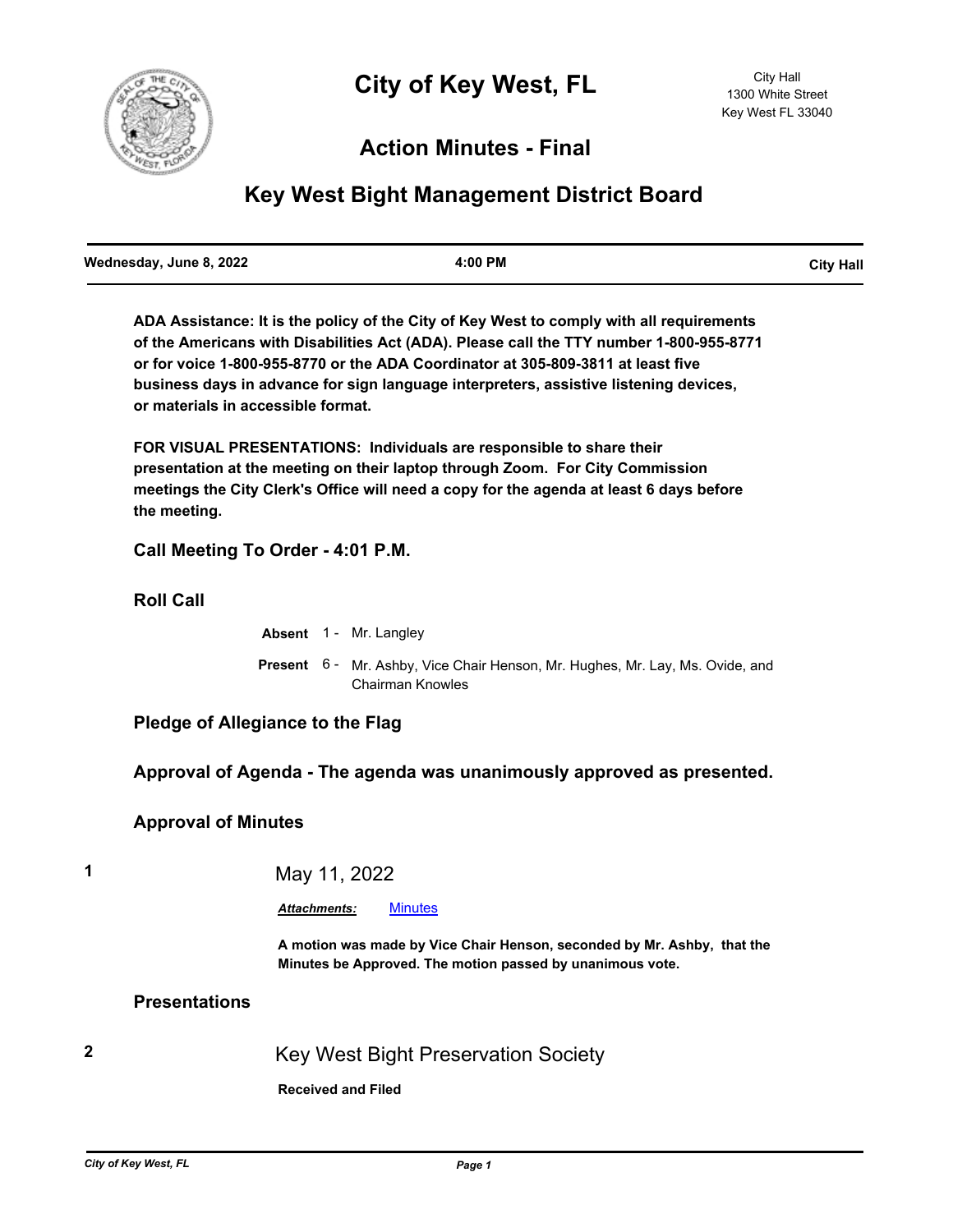### **Action Items**

**3** Approving a Lease Renewal for RED Hospitality & Leisure of Key West LLC at the property located at 255 Margaret Street.

> **[Resolution](http://KeyWest.legistar.com/gateway.aspx?M=F&ID=c0e30640-3469-4793-a75d-43b1acdd857b.pdf)** [Executive Summary](http://KeyWest.legistar.com/gateway.aspx?M=F&ID=d2b359de-2205-4a42-85e5-42b2aa791a60.pdf) **[Draft Lease](http://KeyWest.legistar.com/gateway.aspx?M=F&ID=335a5cab-6c3c-49ff-8127-2ebcb05c44fd.pdf)** [Exhibit A](http://KeyWest.legistar.com/gateway.aspx?M=F&ID=7834763b-bbe6-4694-b570-55e41c687895.pdf) [Exhibit B](http://KeyWest.legistar.com/gateway.aspx?M=F&ID=00e84c45-067b-4481-a48b-0bb49ca2bd17.pdf) *Attachments:*

**A motion was made by Mr. Hughes, seconded by Mr. Ashby, that the Resolution be Passed. The motion carried by the following vote:**

- Absent: 1 Mr. Langley
	- Yes: 6 Mr. Ashby, Vice Chair Henson, Mr. Hughes, Mr. Lay, Ms. Ovide, and Chairman Knowles

Enactment No: KW Bight Resolution 22-04

*Sponsors:* City Manager McLauchlin

**4** Approving Task Order #10, Key West Bight Ferry Terminal Building Improvements to Sea Tech of the Florida Keys, Inc. in the amount not to exceed \$183,528.

> **[Resolution](http://KeyWest.legistar.com/gateway.aspx?M=F&ID=e78009a3-c951-4686-b1f7-5e7ea16c34c6.pdf)** [Executive Summary](http://KeyWest.legistar.com/gateway.aspx?M=F&ID=a524ffda-6e6e-4fa5-83e3-ca9e8603c4aa.pdf) [Task Order #10 Proposal](http://KeyWest.legistar.com/gateway.aspx?M=F&ID=3e9b5000-4d83-4647-9511-3d524743c672.pdf) [CM Executed Extension](http://KeyWest.legistar.com/gateway.aspx?M=F&ID=1c4f4fc1-aac7-4f3e-a8d2-15e388c9bf39.pdf) [Res #21-093](http://KeyWest.legistar.com/gateway.aspx?M=F&ID=696eb4a8-594e-4437-9ce4-b0ab9c1ba642.pdf) [Res #18-193](http://KeyWest.legistar.com/gateway.aspx?M=F&ID=32d24ff8-54ff-41e7-9f89-595c2bca267f.pdf) *Attachments:* **A motion was made by Mr. Hughes, seconded by Mr. Lay, that the Resolution be Passed. The motion carried by the following vote:** Absent: 1 - Mr. Langley

> > **Yes:** Mr. Ashby, Vice Chair Henson, Mr. Hughes, Mr. Lay, Ms. Ovide, and Chairman Knowles Yes:  $6 -$

Enactment No: KW Bight Resolution 22-05

#### **Reports**